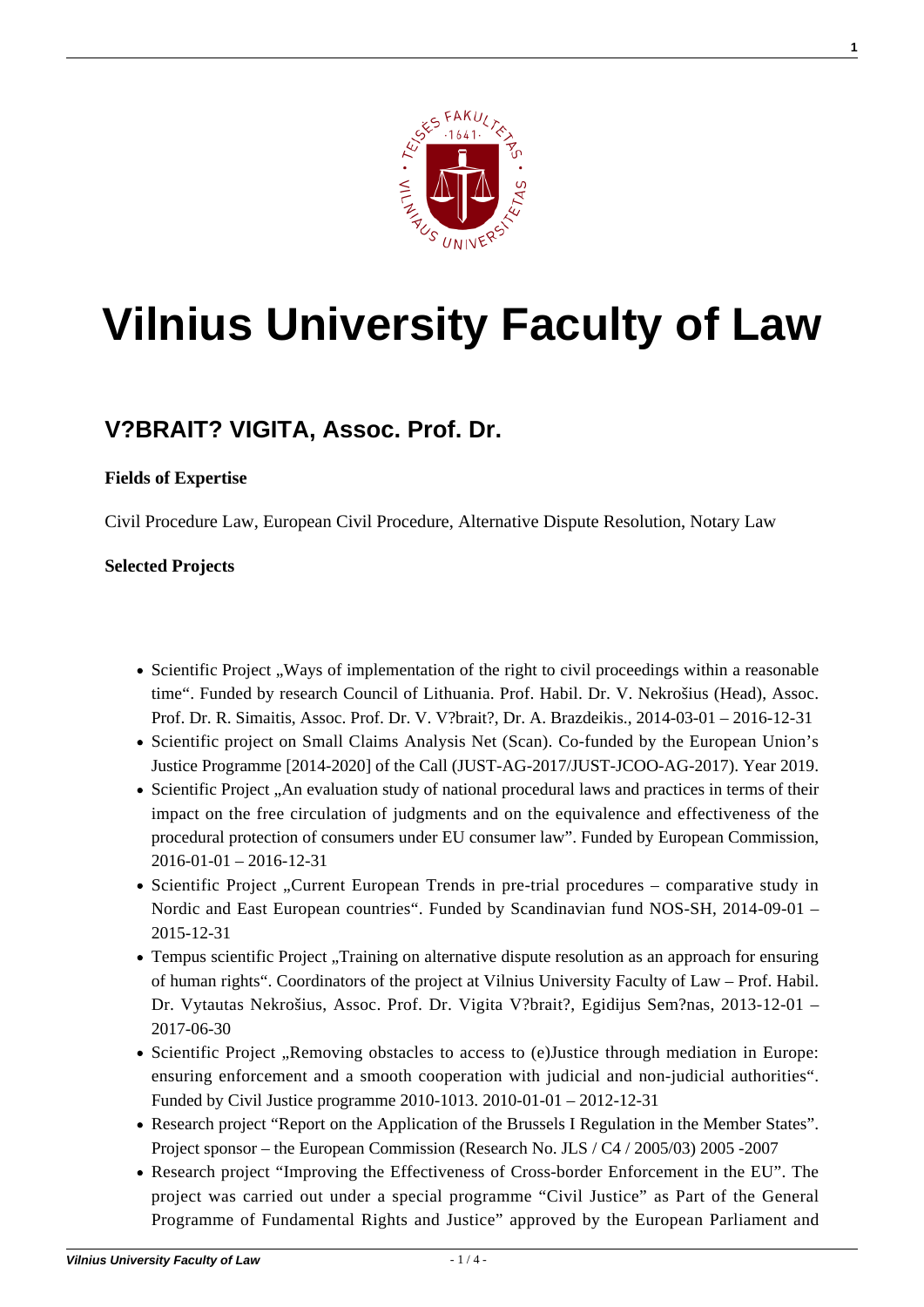Council for the period of 2007 – 2013. Research No. JLS / CJ / 2007-  $1/22 - 30$ -CE-022780300-73, 2008 – 2010

- Research Project "The Application of Foreign Law by Judicial and Non-Judicial Authorities in Europe". The project was carried out under a special programme "Civil Justice" as Part of the General Programme of Fundamental Rights and Justice" approved by the European Parliament and Council for the period of 2007 – 2013. Research No. JLS / CJ / 2007-1 / 03, 2008 – 2010
- Research Project "Comparative Study on the Interpretation of the Public Policy Exception as also referred to in the EU Instruments of Private International Law". The project was carried out under the request of the European Parliament. Research No. IP /  $C$  / JURI / IC / 2010-076, 2010-2011

### **Publications**

- V?BRAIT?, V. Preparatory stage in the Baltic States: similarities and differences. *Current trends in preparatory proceedings. A comparative study of Nordic and former communist countries*. Eds. Ervo, L.; Nylund, A. Springer, 2016, p. 141-161.
- V?BRAIT?, V.; FLEJSZAR, R.; IZAROVA, I. Access to justice in small claims procedure: comparative study of civil procedure in Lithuania, Poland and Ukraine. International Journal of Procedural Law, 2019 (9), [97-118.](http://www.tf.vu.lt/wp-content/uploads/2016/12/IJPL_2019_1_Flejszar-Izarova-and-Vebraite.pdf)
- NEKROŠIUS, V.; V?BRAIT?, V. Reform of Lithuanian Civil Justice in 2011. *Zeitschrift für Zivilprozess International,* 2012, t. 16, p.169-182. ISSN 1434-8888*.*
- NEKROŠIUS, V.; V?BRAIT?, V. Europos S?jungos teis?s ?taka Lietuvos civiliniam procesui. *Europos S?jungos teis?s ?taka Lietuvos teisinei sistemai*: mokslini? straipsni?, skirt? Europos S?jungos teis?s ?takai Lietuvos konstitucinei, administracinei, aplinkos apsaugos, baudžiamajai, civilinei ir civilinio proceso, darbo ir socialin?s apsaugos bei finans? teisei, rinkinys. Vilnius: Vilniaus universitetas, 2014, p. 195-210.
- NEKROŠIUS, V., *et al.* Specialisation of judges and the length of proceedings: Lithuanian approach. *Zeitschrift für Zivilprozess International*, 2014, t. 19, p. 209-227. ISSN 1434-8888.
- [BRAZDEIKIS, A.,](https://www.tf.vu.lt//wp-content/uploads/2017/01/Asmens_teises_bylos_el-lietuviu.pdf) *[et al](https://www.tf.vu.lt//wp-content/uploads/2017/01/Asmens_teises_bylos_el-lietuviu.pdf)*[.](https://www.tf.vu.lt//wp-content/uploads/2017/01/Asmens_teises_bylos_el-lietuviu.pdf) *[Asmens teis?s ? civilin?s bylos išnagrin?jim? per proting? laik?](https://www.tf.vu.lt//wp-content/uploads/2017/01/Asmens_teises_bylos_el-lietuviu.pdf) [?gyvendinimo s?lygos](https://www.tf.vu.lt//wp-content/uploads/2017/01/Asmens_teises_bylos_el-lietuviu.pdf)*[: mokslo studija. Vilnius: Vilniaus universiteto leidykla, 2016, p. 320.](https://www.tf.vu.lt//wp-content/uploads/2017/01/Asmens_teises_bylos_el-lietuviu.pdf) [ISBN 978-609-459-752-7.](https://www.tf.vu.lt//wp-content/uploads/2017/01/Asmens_teises_bylos_el-lietuviu.pdf)
- [BRAZDEIKIS, A.,](https://www.tf.vu.lt//wp-content/uploads/2017/01/Ways-of-implementation-of-the-Right-to-Civil-Proceedings-within-a-Reasonable-Time.pdf) *[et al](https://www.tf.vu.lt//wp-content/uploads/2017/01/Ways-of-implementation-of-the-Right-to-Civil-Proceedings-within-a-Reasonable-Time.pdf)*[.](https://www.tf.vu.lt//wp-content/uploads/2017/01/Ways-of-implementation-of-the-Right-to-Civil-Proceedings-within-a-Reasonable-Time.pdf) *[Ways of implementation of the right to civil proceedings within a](https://www.tf.vu.lt//wp-content/uploads/2017/01/Ways-of-implementation-of-the-Right-to-Civil-Proceedings-within-a-Reasonable-Time.pdf) [reasonable time](https://www.tf.vu.lt//wp-content/uploads/2017/01/Ways-of-implementation-of-the-Right-to-Civil-Proceedings-within-a-Reasonable-Time.pdf)*[: scientific study. Vilnius: Vilniaus universiteto leidykla, 2016, p. 320. ISBN](https://www.tf.vu.lt//wp-content/uploads/2017/01/Ways-of-implementation-of-the-Right-to-Civil-Proceedings-within-a-Reasonable-Time.pdf) [978-609-459-752-7.](https://www.tf.vu.lt//wp-content/uploads/2017/01/Ways-of-implementation-of-the-Right-to-Civil-Proceedings-within-a-Reasonable-Time.pdf)
- [V?BRAIT?, V. Chapter 2. Legal regulation of mediation and involved institutions: Lithuania.](http://mediation.turiba.lv/saturs/Chapter%202.pdf) *[Mediation in civil and criminal cases to foster European wide settlement of disputes](http://mediation.turiba.lv/saturs/Chapter%202.pdf)*[: e-book.](http://mediation.turiba.lv/saturs/Chapter%202.pdf) Riga: Turiba university, 2016, p.  $1 - 8$ .
- [NEKROŠIUS, V.,](http://www.zurnalai.vu.lt/teise/article/view/9966/7974) *[et al](http://www.zurnalai.vu.lt/teise/article/view/9966/7974)*[. Grup?s ieškinys kaip civilinio proceso paspartinimo priemon?.](http://www.zurnalai.vu.lt/teise/article/view/9966/7974) *[Teis?](http://www.zurnalai.vu.lt/teise/article/view/9966/7974)*[,](http://www.zurnalai.vu.lt/teise/article/view/9966/7974) [2016, t. 98, p. 16-26. ISSN 1392-1274.](http://www.zurnalai.vu.lt/teise/article/view/9966/7974)
- [NEKROŠIUS, V.,](http://www.zurnalai.vu.lt/teise/article/viewFile/9965/7973) *[et al](http://www.zurnalai.vu.lt/teise/article/viewFile/9965/7973)*[. Pasirengimo nagrin?ti civilines bylas teisme ?taka bylai išnagrin?ti per](http://www.zurnalai.vu.lt/teise/article/viewFile/9965/7973) [proting? laik?.](http://www.zurnalai.vu.lt/teise/article/viewFile/9965/7973) *[Teis?](http://www.zurnalai.vu.lt/teise/article/viewFile/9965/7973)*[, 2016, t. 98, p. 7-15. ISSN 1392-1274.](http://www.zurnalai.vu.lt/teise/article/viewFile/9965/7973)
- NEKROŠIUS, V., *et al*. Abuse of procedure, delay and sanctions. *Polski proces cywilny*. Krakow: Towarzystwo Naukowe Procesualistow Cywilnych, 2016, no 2, p. 203-222. ISSN 2082-1743.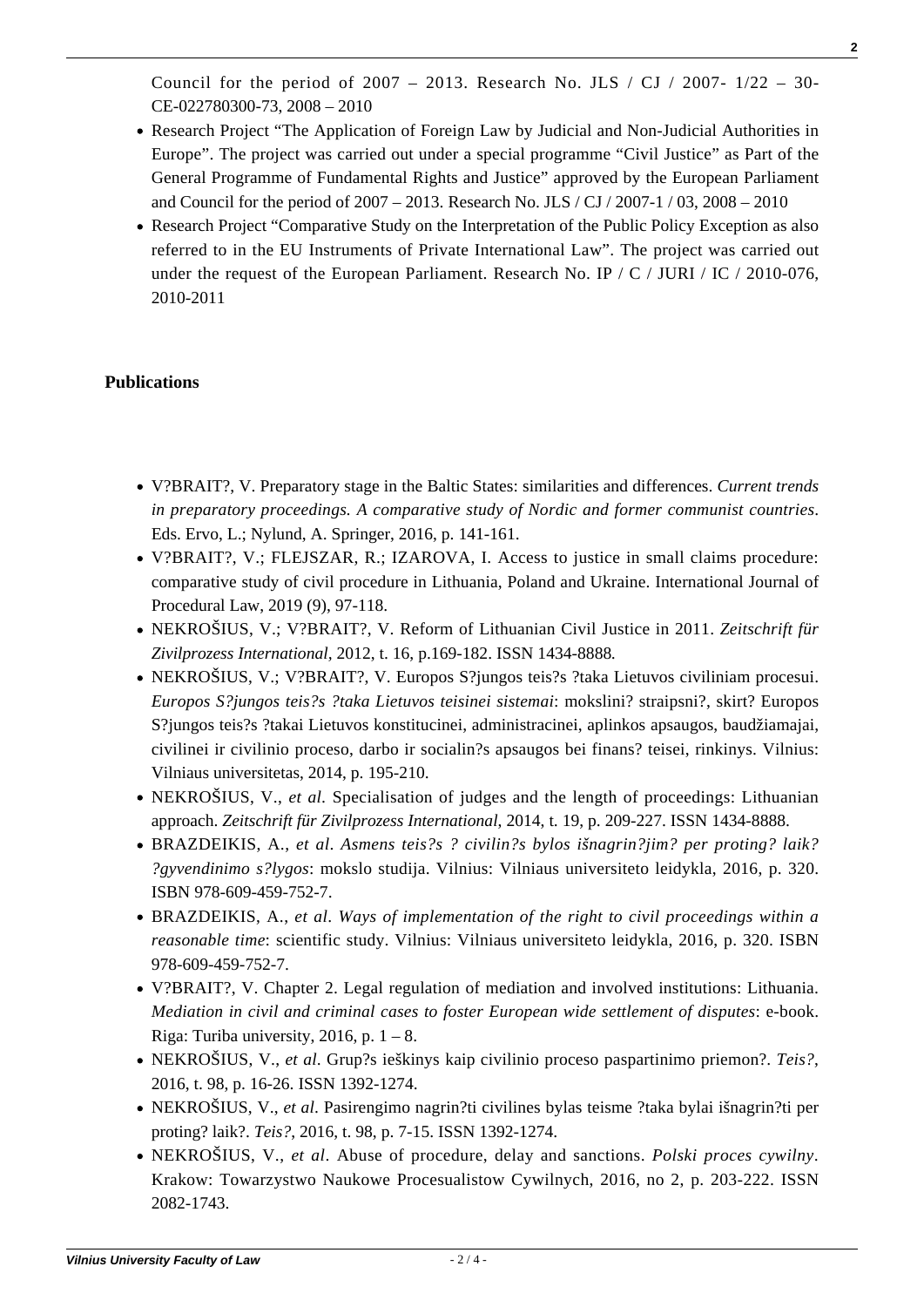NEKROŠIUS, V.; V?BRAIT?, V. Baltic countries. *Civil and commercial mediation in Europe:*

nr.2, p. 321-332. ISSN 1822-9530.

[2015, t. 94, p. 95-107. ISSN 0081-6841.](http://cejsh.icm.edu.pl/cejsh/element/bwmeta1.element.desklight-2708f842-b801-4a1d-b8a8-25875fd6ad08/c/06_Nekriokus.pdf)

[proces?.](http://www.zurnalai.vu.lt/teise/article/view/5074/5219) *[Teis?](http://www.zurnalai.vu.lt/teise/article/view/5074/5219)*[, 2014, t. 93, p. 29-45.](http://www.zurnalai.vu.lt/teise/article/view/5074/5219)

universiteto leidykla, 2014, p. 246.

ISBN 978-9955-19-5815.

978-609-459-200-3.

law. Vilnius: Vilniaus universitetas, 2014, p. 207-222.

- *national mediation rules and procedures*: Vol. I. Cambridge: Intersentia, 2012, p. 29-44.
- NEKROŠIUS, V.; V?BRAIT?, V. Baltic countries. *Application of Foreign Law*. München: Sellier european law publishers, 2011, p. 119-129.

[NEKROŠIUS, V.,](http://cejsh.icm.edu.pl/cejsh/element/bwmeta1.element.desklight-2708f842-b801-4a1d-b8a8-25875fd6ad08/c/06_Nekriokus.pdf) *[et al](http://cejsh.icm.edu.pl/cejsh/element/bwmeta1.element.desklight-2708f842-b801-4a1d-b8a8-25875fd6ad08/c/06_Nekriokus.pdf)*[. Reform of the system of district courts in Lithuania – are we really](http://cejsh.icm.edu.pl/cejsh/element/bwmeta1.element.desklight-2708f842-b801-4a1d-b8a8-25875fd6ad08/c/06_Nekriokus.pdf) [moving towards efficiency?](http://cejsh.icm.edu.pl/cejsh/element/bwmeta1.element.desklight-2708f842-b801-4a1d-b8a8-25875fd6ad08/c/06_Nekriokus.pdf) *[Studia prawno-ekonomiczne](http://cejsh.icm.edu.pl/cejsh/element/bwmeta1.element.desklight-2708f842-b801-4a1d-b8a8-25875fd6ad08/c/06_Nekriokus.pdf)*[. ?ódz, ?ódzkie Towarzystwo Naukowe,](http://cejsh.icm.edu.pl/cejsh/element/bwmeta1.element.desklight-2708f842-b801-4a1d-b8a8-25875fd6ad08/c/06_Nekriokus.pdf)

• NEKROŠIUS, V.; V?BRAIT?, V. Impact of European Union law on Lithuanian civil procedure. *Lithuanian legal system under the influence of European Union law*: collection of scientific articles on the influence of European Union law on Lithuanian constitutional, administrative and environment protection, criminal, civil and civil procedure, labour and social protection, finance

[NEKROŠIUS, V.,](http://www.zurnalai.vu.lt/teise/article/view/5074/5219) *[et al](http://www.zurnalai.vu.lt/teise/article/view/5074/5219)*[. Elektronizavimo priemoni? naudojimas spartinant Lietuvos civilin?](http://www.zurnalai.vu.lt/teise/article/view/5074/5219)

V?BRAIT?, V. *Introduction to European civil procedure*: study material. Vilnius: Vilniaus

NEKROŠIUS, V.; V?BRAIT?, V. Baltic countries. *Civil and commercial mediation in Europe: cross – border mediation*. Vol. II. Ed. Esplugues, C. Cambridge: Intersentia, 2014, p. 29-38. V?BRAIT?, V. Teismo vaidmuo ?gyvendinant šali? sutaikymo tiksl? šeimos bylose. *Šeimos byl? nagrin?jimo ir teismo sprendim? vykdymo ypatumai*: mokslo studija. Moksl. red. Tamoši?nien?, E.; Kudinavi?i?t?-Michailovien?, I. Vilnius: Mykolo Romerio universitetas, 2013, p.266-277.

NEKROŠIUS, V.; V?BRAIT?, V. Economy and efficiency of appeal proceedings in the Baltic States. *Recent trends in economy and efficiency of civil procedure*: materials of international conference, 9-10 May 2013, Vilnius. Vilnius: Vilnius University Press, 2013. p. 155-169. ISBN

• V?BRAIT?, V. Europos Komisijos pasi?lymo d?l Reglamento "Briuselis I" pakeitimo ?taka Europos S?jungos civilinio proceso ateities tendencijoms. *Verslo ir teis?s aktualijos,* 2012, t. 7,

- V?BRAIT?, V. Future of the public policy clause in EU civil procedure. *Verslo ir teis?s aktualijos*, 2011, t. 6, nr.2, p. 250-264. ISSN 1822-9530.
- NEKROŠIUS, V.; V?BRAIT?, V. Enforcement procedure in Baltic countries: Lithuania, Latvia and Estonia ir EU-Sicherungstitel. *Grenzüberschreitende Vollstreckung in der Europäischen Union.* München: Sellier. European law publishers, 2011, p. 133-149; p. 297-300.
- [V?BRAIT?, V. Byl? d?l nedideli? sum? nagrin?jimo proced?ra Europos S?jungoje.](http://www.zurnalai.vu.lt/teise/article/view/169/131) *[Teis?](http://www.zurnalai.vu.lt/teise/article/view/169/131)*[, 2011,](http://www.zurnalai.vu.lt/teise/article/view/169/131) [t. 79, p. 35-47. ISSN 1392-1274.](http://www.zurnalai.vu.lt/teise/article/view/169/131)
- [V?BRAIT?, V. Europos Parlamento ir Tarybos reglamento \(EB\) Nr. 1896/2006, nustatan?io](http://www.zurnalai.vu.lt/teise/article/view/201/163) [Europos mok?jimo ?sakymo proced?r?, taikymo ypatumai.](http://www.zurnalai.vu.lt/teise/article/view/201/163) *[Teis?](http://www.zurnalai.vu.lt/teise/article/view/201/163)*[, 2010, t. 77, p. 50-62. ISSN](http://www.zurnalai.vu.lt/teise/article/view/201/163) [1392-1274.](http://www.zurnalai.vu.lt/teise/article/view/201/163)

#### **Honors and Recognitions**

- Member of international proceduaralist association . Wissentschhaftliche Vereinigung für Internationales Verfahrensrecht", since 2015
- Member of Coordination Commission for mediation beside Lithuanian Ministry of Justice, since 2019
- Member of Judicial Mediation Commission beside Judicial Council, since 2014